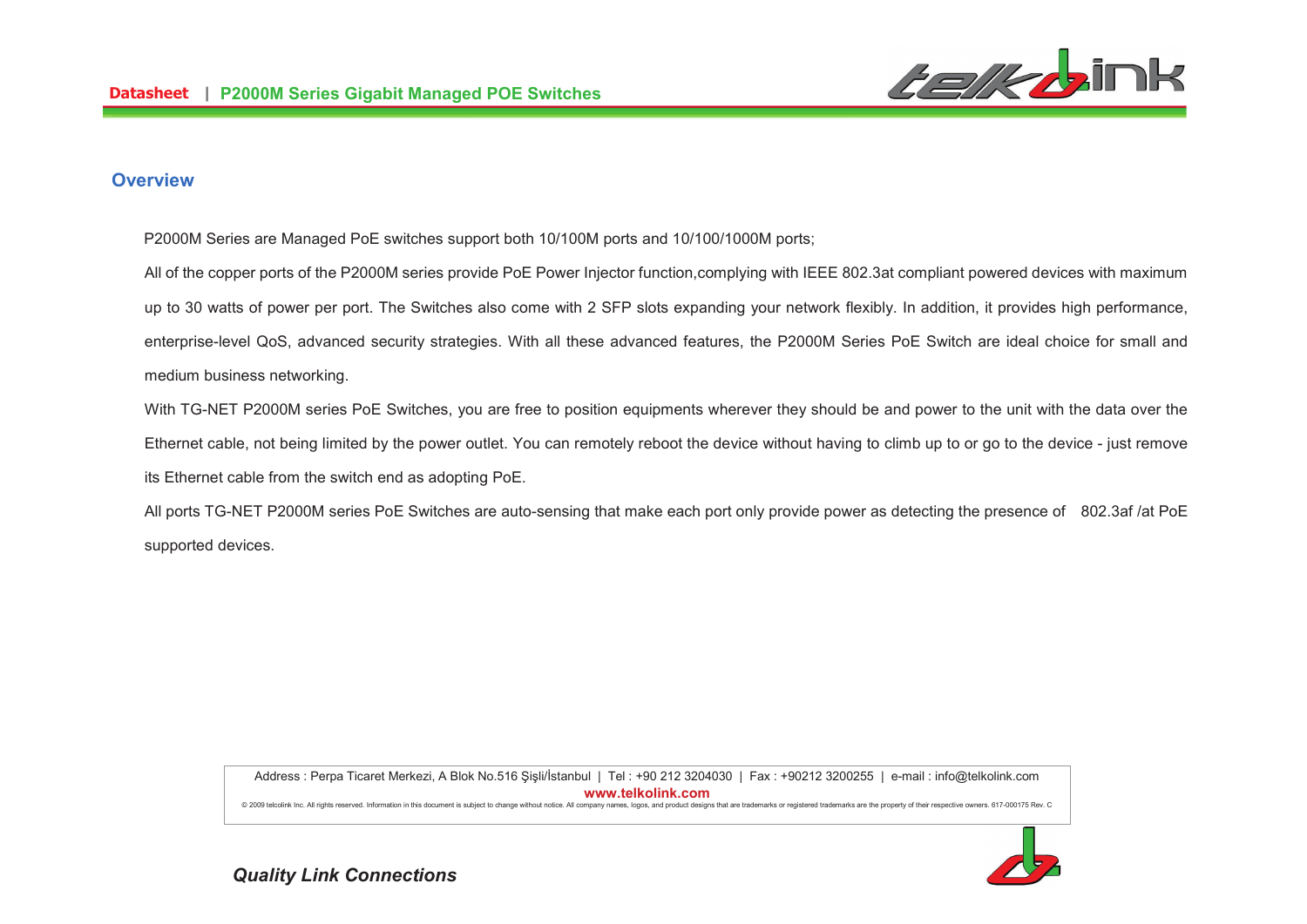

#### **Hardware Features**

|                                                                                                   | P2018M-16POE-150W              |                                                                             | P2018M-16POE-300W              |
|---------------------------------------------------------------------------------------------------|--------------------------------|-----------------------------------------------------------------------------|--------------------------------|
| <b>Committee of the Committee of the Committee</b><br>166 <b>666</b><br><b>TG-NET</b><br>$-36.06$ | 14*10/100M PoE ports;          |                                                                             | 14*10/100M PoE ports;          |
|                                                                                                   | 2*10/100/1000M PoE ports;      | <br><b>TO-MET</b><br>$-$ 24 26<br><b><i><u><u>CHOICH CHOICH</u></u></i></b> | 2*10/100/1000M PoE ports;      |
|                                                                                                   | 2* Gigabit SFP ports;          |                                                                             | 2* Gigabit SFP ports;          |
|                                                                                                   | IEEE 802.3af/at-compliant;     |                                                                             | IEEE 802.3af/at-compliant;     |
|                                                                                                   | Total Power Consumption: 150W. |                                                                             | Total Power Consumption: 300W. |
| -<br><b>ASSISTENTIALS</b><br><b>BM 09</b>                                                         | P2026M-24POE-300W              |                                                                             | P2026M-24POE-450W              |
|                                                                                                   | 20*10/100M PoE ports;          |                                                                             | 20*10/100M PoE ports;          |
|                                                                                                   | 4*10/100/1000M PoE ports;      | <b>Contract Party</b><br><br><b>ANTISTERING</b><br><b>B 200 000</b>         | 4*10/100/1000M PoE ports;      |
|                                                                                                   | 2* Gigabit SFP ports;          |                                                                             | 2* Gigabit SFP ports;          |
|                                                                                                   | IEEE 802.3af/at-compliant;     |                                                                             | IEEE 802.3af/at-compliant;     |
|                                                                                                   | Total Power Consumption:300W.  |                                                                             | Total Power Consumption: 450W. |

Address : Perpa Ticaret Merkezi, A Blok No.516 Şişli/İstanbul | Tel : +90 212 3204030 | Fax : +90212 3200255 | e-mail : info@telkolink.com  $www.telkolink.com$ 

@ 2009 telcolink Inc. All rights reserved. Information in this document is subject to change without notice. All company names, logos, and product designs that are trademarks or registered trademarks are the property of th

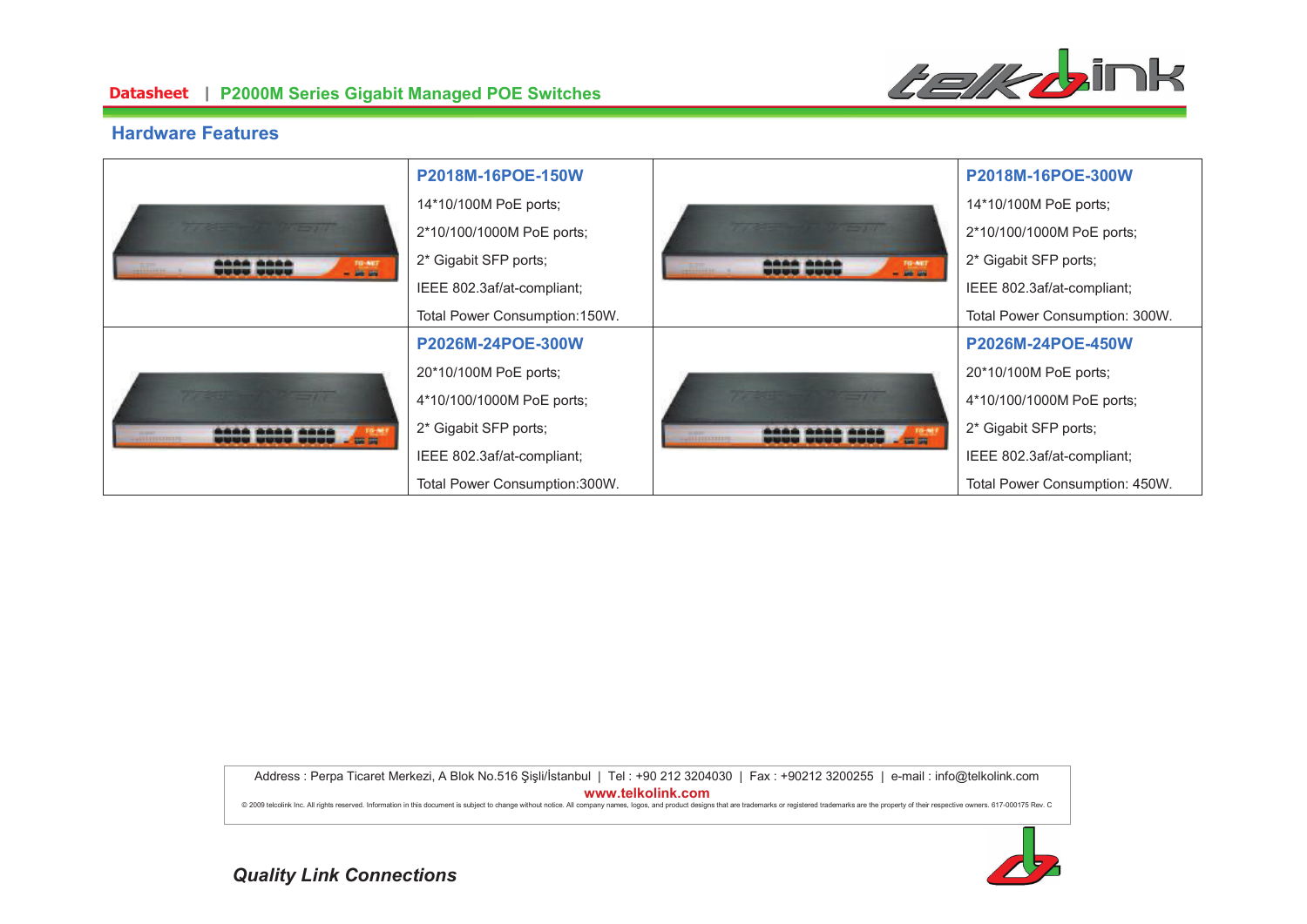**Characteristics** 

- n **P2018M-16POE-150W**: Max Output Power: 150W, supports at most 9\* 802.3af-compliant powered devices(power/port: 15.4W) or 4\*802.3at-compliant powered devices(power/port:30W);
- n **P2018M-16POE-300W**: Max Output Power: 300W, supports at most 16\* 802.3af-compliant powered devices(power/port: 15.4W) or 9\*802.3at-compliant powered devices(power/port:30W);
- n **P2026M-24POE-300W**: Max Output Power: 300W, supports at most 19\* 802.3af-compliant powered devices(power/port: 15.4W) or 9\*802.3at-compliant powered devices(power/port:30W);
- n **P2026M-24POE-450W**: Max Output Power: 450W, supports at most 24\* 802.3af-compliant powered devices(power/port: 15.4W) or 14\*802.3at-compliant powered devices(power/port:30W);
- nCompatible with both IEEE802.3at(30W) and IEEE802.3af(15.4W), can supply power to PDs under these two standards;
- nTransmitting electronic power together with data through a single network cable, free of power lines;
- nAutomatically detect and supply power to IEEE802.3at and IEEE 802.3af compliant powered devices(PDs);
- n Advanced SAFC function, only supply power to IEEE 802.3af/at compliant PDs, no worry about damaging other private standard PoE devices or devices without PoE function;
- nSupport port power supply prioritization, guarantee the continuous power supply of key nodes;
- n Up to 100m network cable transmitting distance, support flexible network expansion without power line deployment concerns. Users can freely fix their wireless APs, IP cameras or other end devices on the wall or ceiling;
- nBuilt-in PSE power supply module, plug-and play design, easy to install;
- nHigh security performance defending against power surge;
- nSupport short-circuit protection function, the switch will automatically start short-circuit function and cut off the power supply when there is high-current or

Address : Perpa Ticaret Merkezi, A Blok No.516 Şişli/İstanbul | Tel : +90 212 3204030 | Fax : +90212 3200255 | e-mail : info@telkolink.com **%%%&-&'**

@ 2009 telcolink Inc. All rights reserved. Information in this document is subject to change without notice. All company names, logos, and product designs that are trademarks or registered trademarks are the property of th

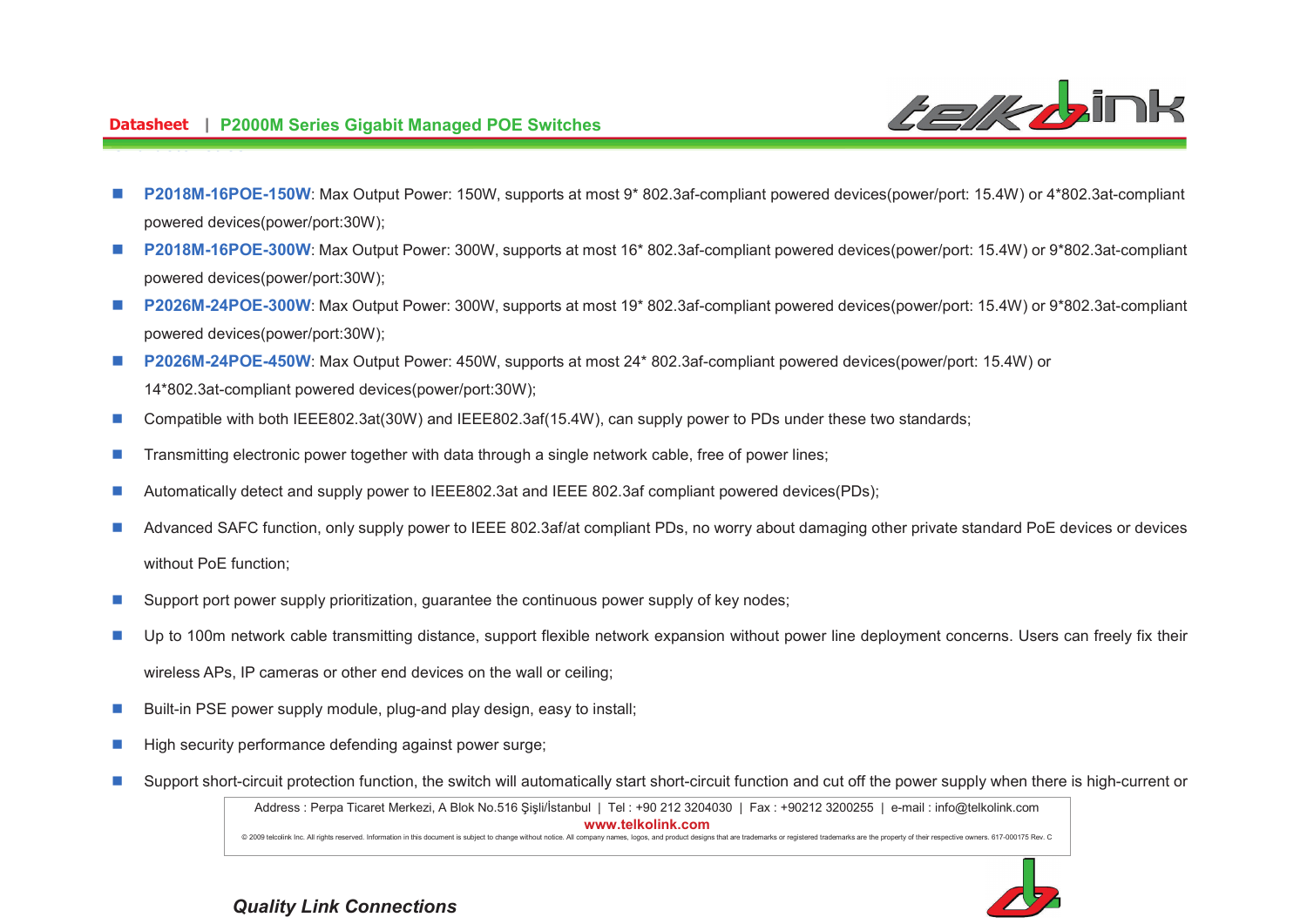

other power failures, which can efficiently defend against device damage or network failures caused by line fault or wrong installation;

- n Energy-saving green design, support auto-switch to standby mode and auto-detect cable length. It will stay in standby mode and save the power when the port is disconnected , or provide a lower transmission power when the network cable is less than 10m;
- nSupport simple WEB management, easy to configure the functions of switches.

Address : Perpa Ticaret Merkezi, A Blok No.516 Şişli/İstanbul | Tel : +90 212 3204030 | Fax : +90212 3200255 | e-mail : info@telkolink.com **%%%&-&'**

@ 2009 telcolink Inc. All rights reserved. Information in this document is subject to change without notice. All company names, logos, and product designs that are trademarks or registered trademarks are the property of th

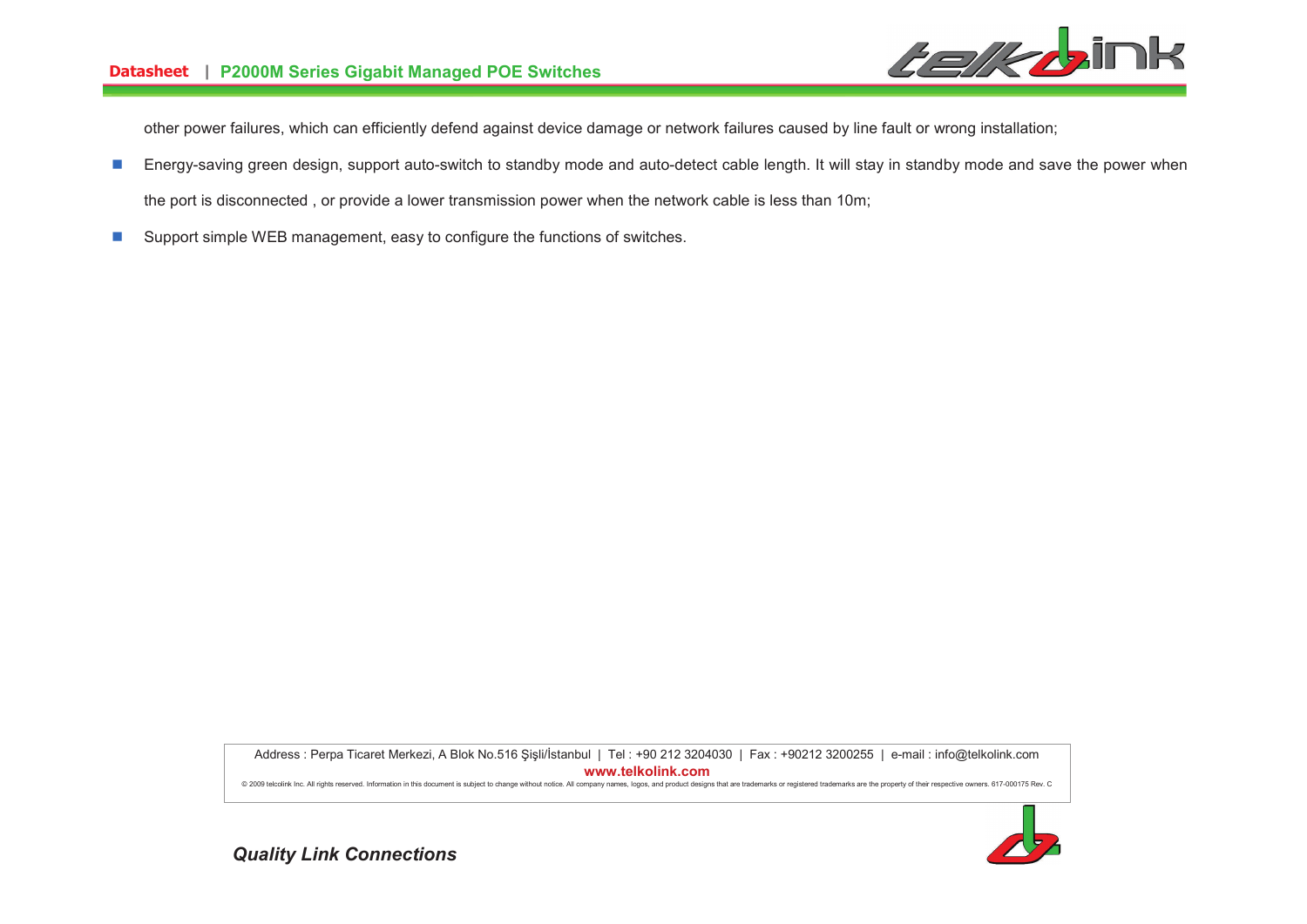

## **Product Specifications**

| <b>Items</b>                   | P2018M-16POE-150W                                    | P2018M-16POE-300W               | P2026M-24POE-300W          | P2026M-24POE-450W               |
|--------------------------------|------------------------------------------------------|---------------------------------|----------------------------|---------------------------------|
|                                | 14*10/100M PoE ports;                                | 14*10/100M PoE ports;           | 20*10/100M PoE ports;      | 20*10/100M PoE ports;           |
| <b>Fixed Ports</b>             | 2*10/100/1000M PoE ports;                            | 2*10/100/1000M PoE ports;       | 4*10/100/1000M PoE ports;  | 4*10/100/1000M PoE ports;       |
|                                | 2 * Gigabit SFP ports                                | 2 * Gigabit SFP ports           | 2 * Gigabit SFP ports      | 2 * Gigabit SFP ports           |
| PoE standards                  | IEEE802.3af/at                                       | IEEE802.3af/at                  | IEEE802.3af/at             | IEEE802.3af/at                  |
| Max Output Power(single port)  | 30W                                                  | 30W                             | 30W                        | 30W                             |
| <b>Total Power Consumption</b> | 150W                                                 | 300W                            | 300W                       | 450W                            |
| PoE Pin-out                    | $1/2(+)$ , $3/6(-)$ ; Customized $4/5(+)$ , $7/8(-)$ |                                 |                            |                                 |
| <b>Switching Capacity</b>      | $\geq 10.8Gbps$                                      |                                 | $\geq 16Gbps$              |                                 |
| <b>Forwarding Mode</b>         | Full wire-speed storage and forwarding               |                                 |                            |                                 |
|                                | 10M: 14880pps/port                                   |                                 |                            |                                 |
| <b>Forwarding Rate</b>         | 100M: 148809pps/port                                 |                                 |                            |                                 |
|                                | 1000M: 1488095pps/port                               |                                 |                            |                                 |
| <b>Operation Temperature</b>   | $-20\nthicksim50^{\circ}$ C                          |                                 |                            |                                 |
| <b>Storage Temperature</b>     | $-40\nightharpoonup70^{\circ}C$                      |                                 |                            |                                 |
| <b>Operation Humidity</b>      | $10\% \sim 90\%$ (non-condensing)                    |                                 |                            |                                 |
| <b>Storage Humidity</b>        | $5\% \sim 95\%$ (non-condensing)                     |                                 |                            |                                 |
| <b>Dimensions</b>              | 440 (L)×285(W)44.5(H)mm                              |                                 |                            |                                 |
| <b>Input Power Supply</b>      | AC: 90-264V~ 50-60Hz/150W                            | AC: $90-264V \sim 50-60Hz/300W$ | AC: 90-264V ~ 50-60Hz/300W | AC: $90-264V \sim 50-60Hz/450W$ |
| Weight                         | $8Kg$                                                |                                 | < 10Kg                     |                                 |
| <b>LED Indicator</b>           | Power, Link/Act, PoE Status                          |                                 |                            |                                 |
| <b>Energy Saving</b>           | Comply with "EEE" Energy Efficient Ethernet          |                                 |                            |                                 |

Address : Perpa Ticaret Merkezi, A Blok No.516 Şişli/İstanbul | Tel : +90 212 3204030 | Fax : +90212 3200255 | e-mail : info@telkolink.com **%%%&-&'**

@ 2009 telcolink Inc. All rights reserved. Information in this document is subject to change without notice. All company names, logos, and product designs that are trademarks or registered trademarks are the property of th

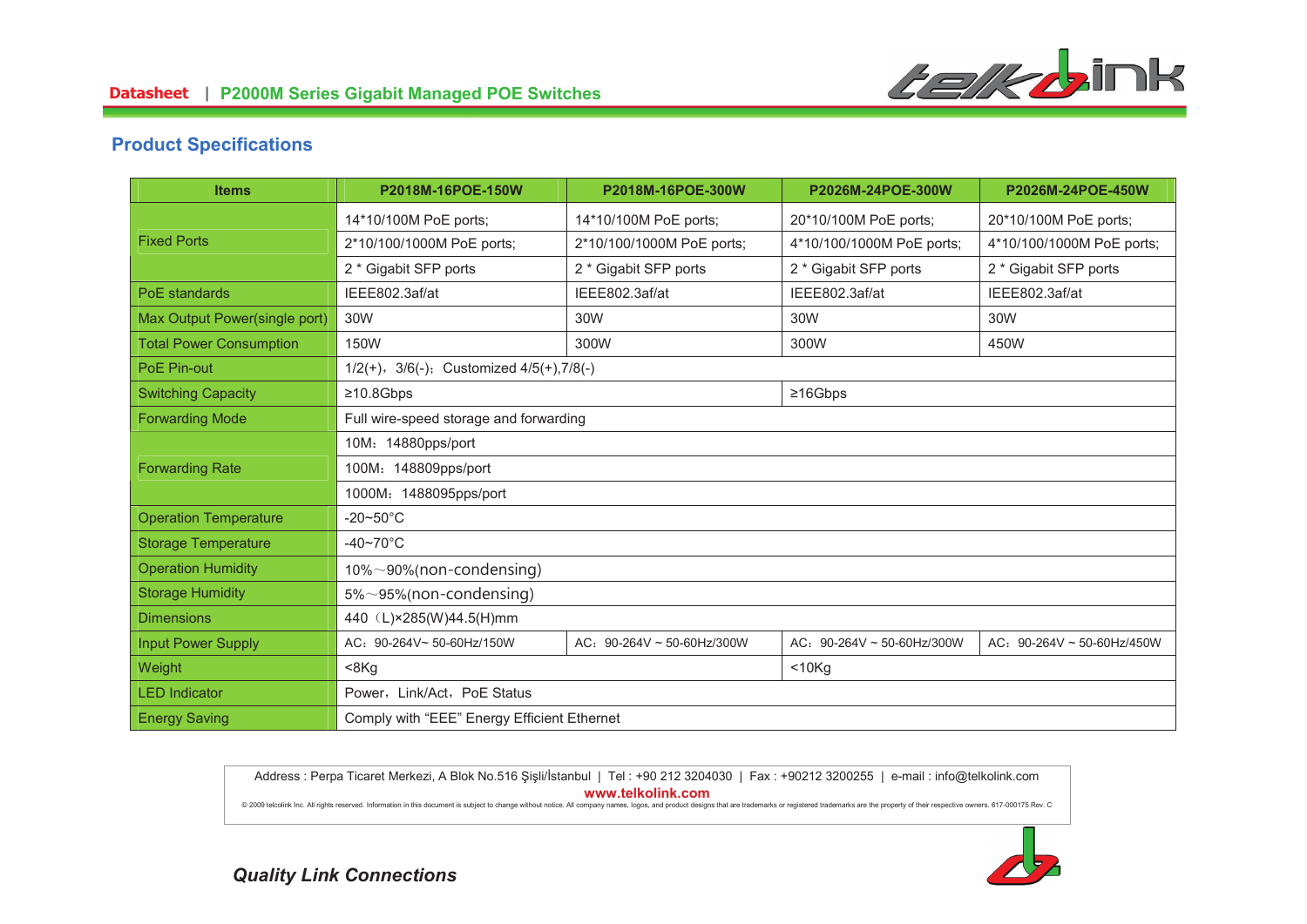

### **Service Characteristics**

| <b>Item</b>                    | P2018M-16POE-150W                                                                                                         | P2018M-16POE-300W | P2026M-24POE-300W | P2026M-24POE-450W |
|--------------------------------|---------------------------------------------------------------------------------------------------------------------------|-------------------|-------------------|-------------------|
|                                | IEEE 802.3af, Power Over Ethernet                                                                                         |                   |                   |                   |
|                                | IEEE 802.3at, Power Over Ethernet Plus                                                                                    |                   |                   |                   |
|                                | IEEE 802.3u, 100BASE-TX                                                                                                   |                   |                   |                   |
|                                | IEEE 802.3ab, 1000 BASE-T                                                                                                 |                   |                   |                   |
|                                | IEEE 802.3z, 1000 BASE-X                                                                                                  |                   |                   |                   |
| <b>Standards and Protocols</b> | IEEE 802.3ad, Static or Dynamic Link Aggregation                                                                          |                   |                   |                   |
|                                | IEEE 802.3x, Full-Duplex Flow Control                                                                                     |                   |                   |                   |
|                                | IEEE 802.3az, EEE(Energy Efficient Ethernet)                                                                              |                   |                   |                   |
|                                | IEEE 802.1q, VLAN                                                                                                         |                   |                   |                   |
|                                | IEEE 802.1p, QoS/CoS                                                                                                      |                   |                   |                   |
|                                | IEEE 802.1d, STP(Spanning Tree Protocol)                                                                                  |                   |                   |                   |
|                                | IEEE 802.1w, Rapid Spanning Tree Protocol                                                                                 |                   |                   |                   |
| <b>MAC Address Table</b>       | Up to 16K MAC addresses                                                                                                   |                   |                   |                   |
|                                | Support auto-update, two-way learning                                                                                     |                   |                   |                   |
| Support up to 4096 VLANs       |                                                                                                                           |                   |                   |                   |
| <b>VLAN</b>                    | Port-based VLANs                                                                                                          |                   |                   |                   |
|                                | VLANs based on IEEE 802.1q                                                                                                |                   |                   |                   |
| <b>Spanning Tree</b>           | <b>Support Spanning Tree Protocol</b>                                                                                     |                   |                   |                   |
|                                | Support Rapid Spanning Tree Protocol(RSTP)                                                                                |                   |                   |                   |
| <b>Link Aggregation</b>        | Support 8 aggregation groups, and a maximum of 4 ports in each aggregation group                                          |                   |                   |                   |
| <b>Ring Protection</b>         | Support Ring Protection, provide real-time detecting, quick alarm, precise localization, smart blocking and auto-recovery |                   |                   |                   |
| Port Isolation                 | Isolation between downlink ports without influence the communication between downlink and uplink ports                    |                   |                   |                   |
| <b>Port Flow Control</b>       | Back-pressure traffic control under Half-Duplex mode                                                                      |                   |                   |                   |

Address : Perpa Ticaret Merkezi, A Blok No.516 Şişli/İstanbul | Tel : +90 212 3204030 | Fax : +90212 3200255 | e-mail : info@telkolink.com

**%%%&-&'**

@ 2009 telcolink Inc. All rights reserved. Information in this document is subject to change without notice. All company names, logos, and product designs that are trademarks or registered trademarks are the property of th

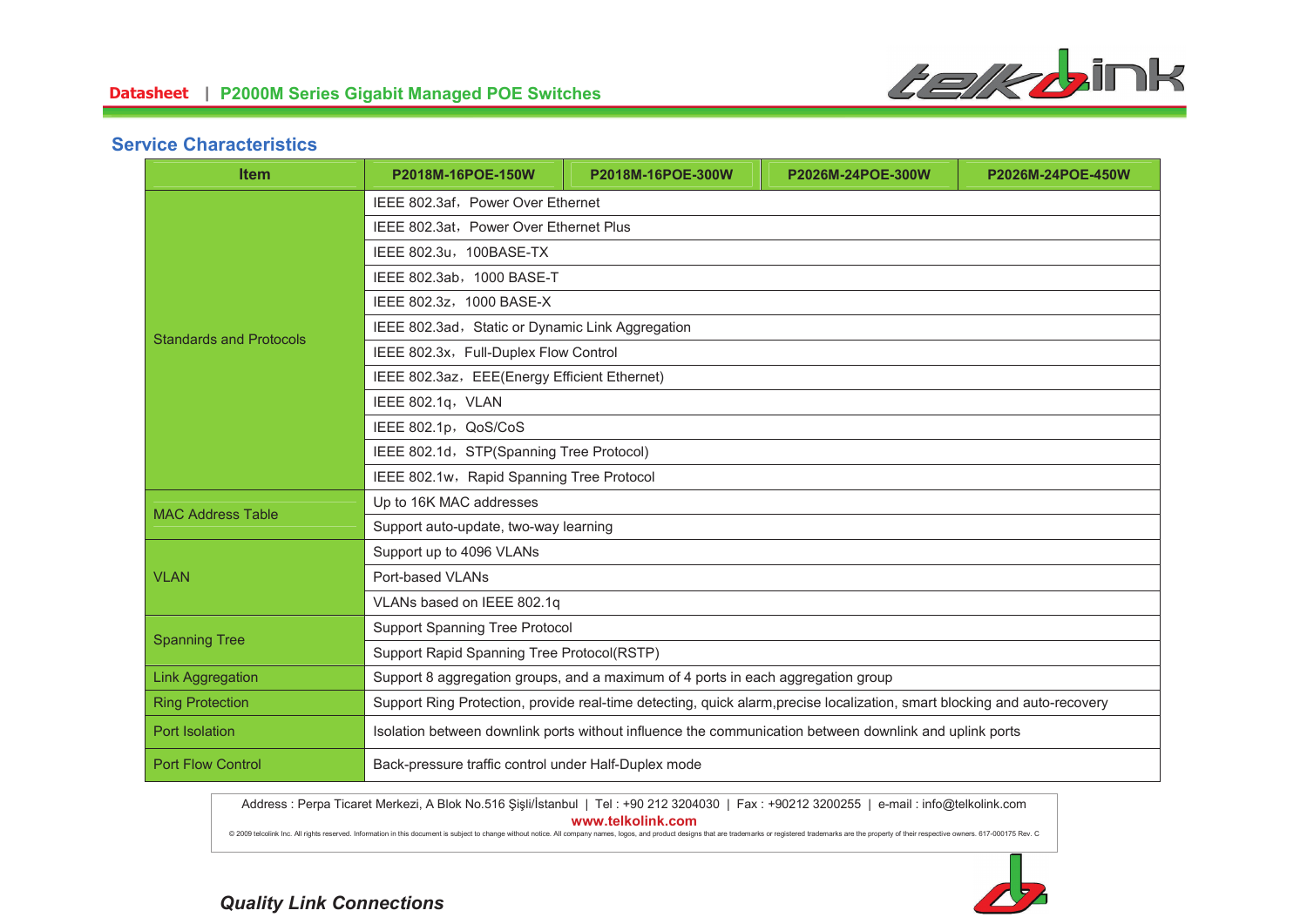

# **-- P2000M Series Gigabit Managed POE Switches**

|                                 | IEEE 802.3x traffic control under Full-Duplex mode                                                 |
|---------------------------------|----------------------------------------------------------------------------------------------------|
| <b>Port Rate Restriction</b>    | Port-based ingress or egress rate limiting                                                         |
| <b>Jumbo Frame</b>              | Maximum supports 9216Byte                                                                          |
| <b>Storm Suppression</b>        | Support the suppression of broadcast storm based on forwarding rate                                |
| <b>Security</b>                 | Port-base MAC address binding                                                                      |
|                                 | Security restriction on port-based MAC address quantity                                            |
|                                 | SP (Strict Priority)                                                                               |
|                                 | WFQ (Weighted Fair Queuing)                                                                        |
| QOS                             | WRR (Weighted Round Robin)                                                                         |
|                                 | 802.1p(Port Queuing Priority)                                                                      |
|                                 | Differentiated Service Code Point(DSCP Priority)                                                   |
| PoE ouput priority Management   | Supported                                                                                          |
|                                 | 10/100Base-TX: UTP category 3/4/5 cables(Maximum 100m)                                             |
| <b>Physic Medium</b>            | 1000Base-T: UTP Category 5 cable( Maximum 100m)                                                    |
|                                 | 1000Base-SX: fiber with 850nm wavelength, supports a max transmission distance of 550m             |
|                                 | 1000Base-LX: fiber with 1310nm / 1550nm wavelength, supports a max transmission distance of 80km   |
| <b>Network Cable Deployment</b> | Support Auto-MDIX function, automatically identify straight forward cable and cross-over cable     |
| <b>Negotiation Pattern</b>      | Support port auto-negotiation function(automatically negotiate transmission rate and Duplex modes) |
| <b>PHY Detection</b>            | Detect the connectivity of network cables                                                          |
| Maintenance                     | Uploading or downloading of the configuration data                                                 |
|                                 | Uploading of upgrade patch                                                                         |
|                                 | Support system logs                                                                                |
|                                 | WEB-based reset to factory defaults                                                                |
| Management                      |                                                                                                    |

Address : Perpa Ticaret Merkezi, A Blok No.516 Şişli/İstanbul | Tel : +90 212 3204030 | Fax : +90212 3200255 | e-mail : info@telkolink.com **%%%&-&'**

@ 2009 telcolink Inc. All rights reserved. Information in this document is subject to change without notice. All company names, logos, and product designs that are trademarks or registered trademarks are the property of th